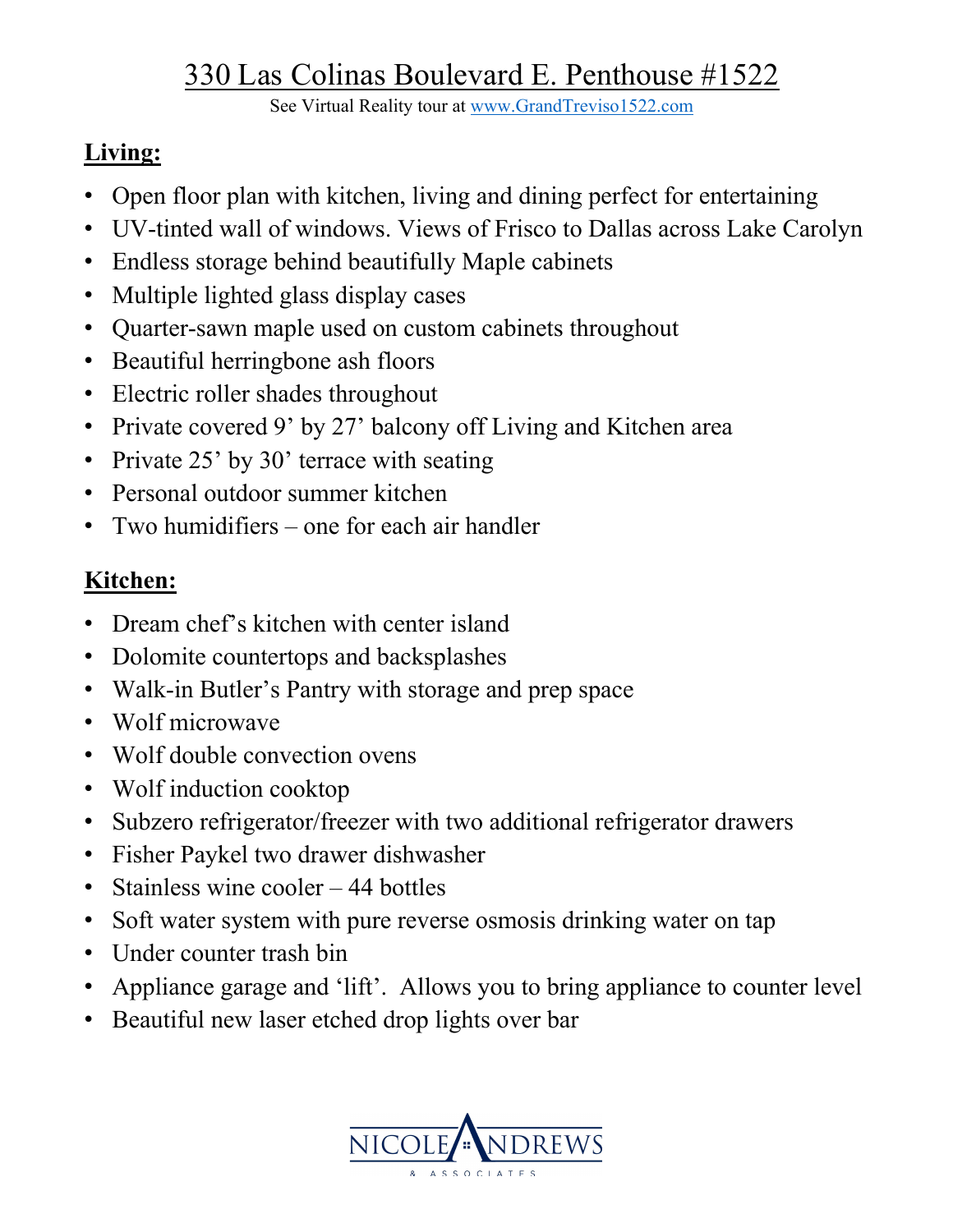# 330 Las Colinas Boulevard E. Penthouse #1522

See Virtual Reality tour at www.GrandTreviso1522.com

#### **Parking and Storage:**

- Three deeded side-by-side parking spaces on 2nd level near elevators
- Dedicated 9'x16' storage unit

#### **Master Bedroom & Bathroom:**

- Sound engineered window inserts create a 'quiet' space for sleeping
- Blackout electric remote shades
- Generous size bedroom with views in 2 directions and great storage
- Built in seating area in bedroom
- Beautiful Onyx Stone Vanity lit from below
- Jumbo shower with separate water closet
- Two Separate walk in closets
- Polished travertine tile walls, floor and shower

## **Guest Bedroom and Bathroom:**

- Generous space with lots of light
- Office or seating area with built in desk and shelves
- Ensuite Bathroom with Onyx Stone Vanity
- Cedar Lined walk-in closet

#### **Laundry Room:**

- Full size with Quartzite counters and backsplash
- Deep sink
- New full size LG washer and dryer will convey with home

#### **Building Amenities**

- Activity, Conference and Party Room available to Reserve
- Gym with weights and equipment
- Beautiful Pool and Spa with wonderful poolside cabanas